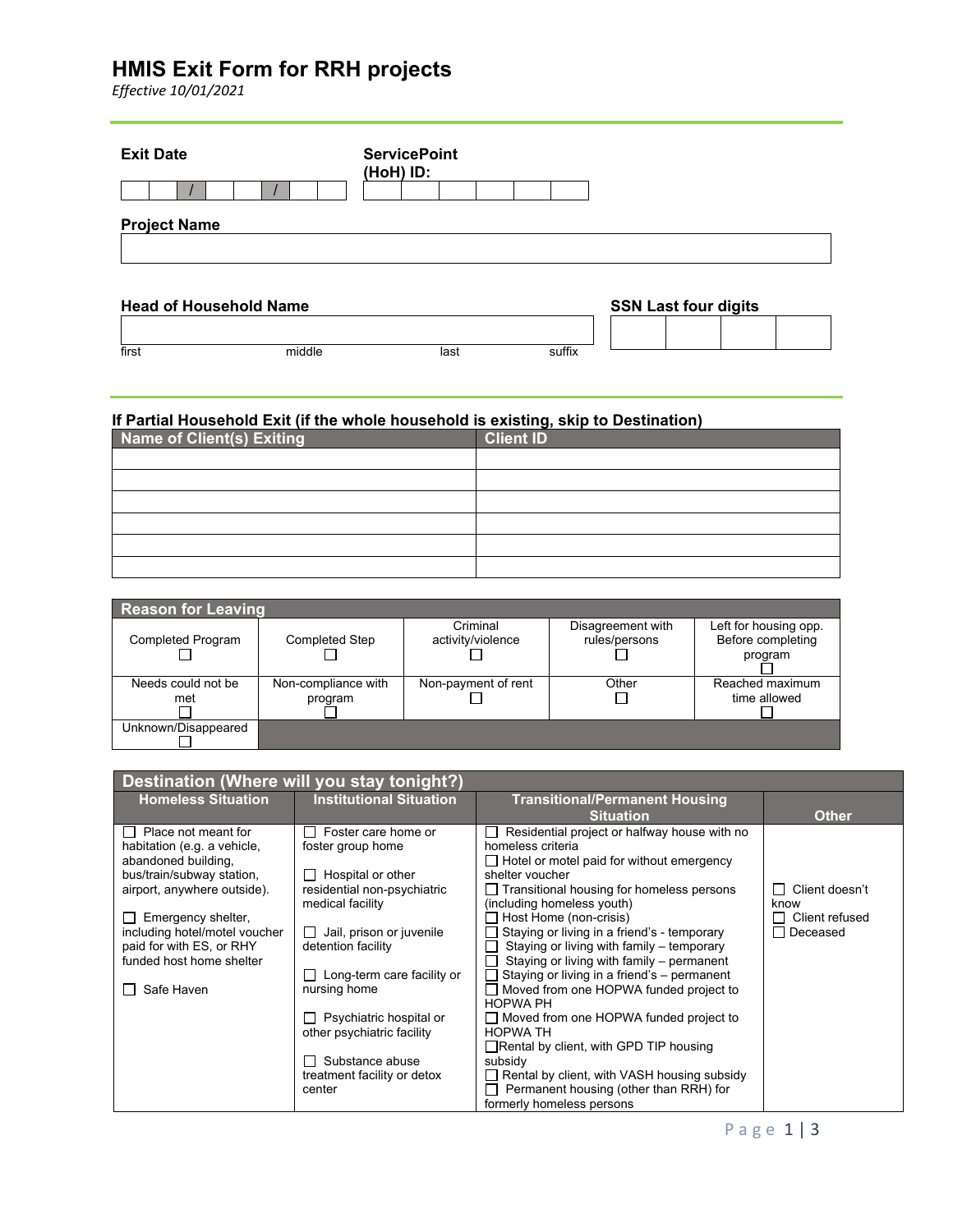# **HMIS Exit Form for RRH projects**

*Effective 10/01/2021*

| $\Box$ Rental by client, with RRH or equivalent      |
|------------------------------------------------------|
| subsidy                                              |
| $\Box$ Rental by client, with HCV voucher (tenant or |
| project based)                                       |
| $\Box$ Rental by client in a public housing unit     |
| Rental by client, no ongoing housing subsidy         |
| $\Box$ Rental by client with other ongoing housing   |
| subsidy                                              |
| $\Box$ Owned by client, with ongoing housing         |
| subsidy                                              |
| $\Box$ Owned by client, no ongoing housing           |
| subsidy                                              |

| Any Adult in the Household currently receiving income?<br><b>No</b><br>Yes (identify below) |               |                     |                                                                      |               |                     |
|---------------------------------------------------------------------------------------------|---------------|---------------------|----------------------------------------------------------------------|---------------|---------------------|
| <b>Source</b>                                                                               | <b>Amount</b> | <b>Recipient(s)</b> | <b>Source</b>                                                        | <b>Amount</b> | <b>Recipient(s)</b> |
| $\Box$ Alimony or other spousal support                                                     | \$            |                     | □ Social Security<br>Income (SSI)                                    | S             |                     |
| □ Cash assistance/TANF                                                                      | \$            |                     | □ Social Sec Disability<br>Income (SSDI)                             | \$            |                     |
| $\Box$ Child Support                                                                        | \$            |                     | Unemployment                                                         | \$.           |                     |
| Earned Income                                                                               |               |                     | ヿVA Service<br><b>Connected Disability</b>                           |               |                     |
| $\Box$ Pension from a former job                                                            | \$            |                     | Veteran's Pension                                                    | \$            |                     |
| Retirement from Social Security                                                             | \$            |                     | ⊟ Worker's<br>Compensation                                           |               |                     |
| <b>Private Disability Insurance</b>                                                         | \$            |                     | <b>General Assistance</b>                                            |               |                     |
| □ Other Sources?<br>Source                                                                  | \$            |                     | $\Box$ Other Sources?<br>Source                                      |               |                     |
| <b>Total Monthly Income</b><br>(record separately for each adult)                           |               |                     | <b>Total Monthly Income</b><br>(record separately for<br>each adult) | \$            |                     |

| Any adult in the Household currently receiving Non-Cash Benefits?<br>Yes<br>No |                     |                 |                     |  |  |
|--------------------------------------------------------------------------------|---------------------|-----------------|---------------------|--|--|
| <b>Source</b>                                                                  | <b>Recipient(s)</b> | <b>Source</b>   | <b>Recipient(s)</b> |  |  |
| □ Supplemental Nutrition Assistance<br>Program (SNAP/CalFresh)                 |                     | $\sqcap$ Other: |                     |  |  |
| □ Special Supplemental, Nutrition<br>Program for Women, Infants, and           |                     |                 |                     |  |  |
| Children (WIC)                                                                 |                     |                 |                     |  |  |
| $\Box$ TANF transportation services                                            |                     |                 |                     |  |  |
| $\Box$ Other TANF-funded services                                              |                     |                 |                     |  |  |

| Yes<br>Is anyone in the Household receiving Health Insurance?<br><b>No</b> |                     |                                   |                     |  |
|----------------------------------------------------------------------------|---------------------|-----------------------------------|---------------------|--|
| <b>Source</b>                                                              | <b>Recipient(s)</b> | <b>Source</b>                     | <b>Recipient(s)</b> |  |
| $\Box$ Medicaid                                                            |                     | Employer-provided Health          |                     |  |
|                                                                            |                     | Insurance                         |                     |  |
| $\Box$ Medicare                                                            |                     | $\Box$ Health insurance obtained  |                     |  |
|                                                                            |                     | through COBRA                     |                     |  |
| □ State Children's Health Insurance                                        |                     | $\Box$ Private Pay Health         |                     |  |
| Program (SCHIP)                                                            |                     | Insurance                         |                     |  |
| $\Box$ Veteran's Administration (VA)                                       |                     | $\Box$ State Health Insurance for |                     |  |
| <b>Medical Services</b>                                                    |                     | Adults                            |                     |  |
| □ Indian Health Services Program                                           |                     | $\Box$ Other:                     |                     |  |